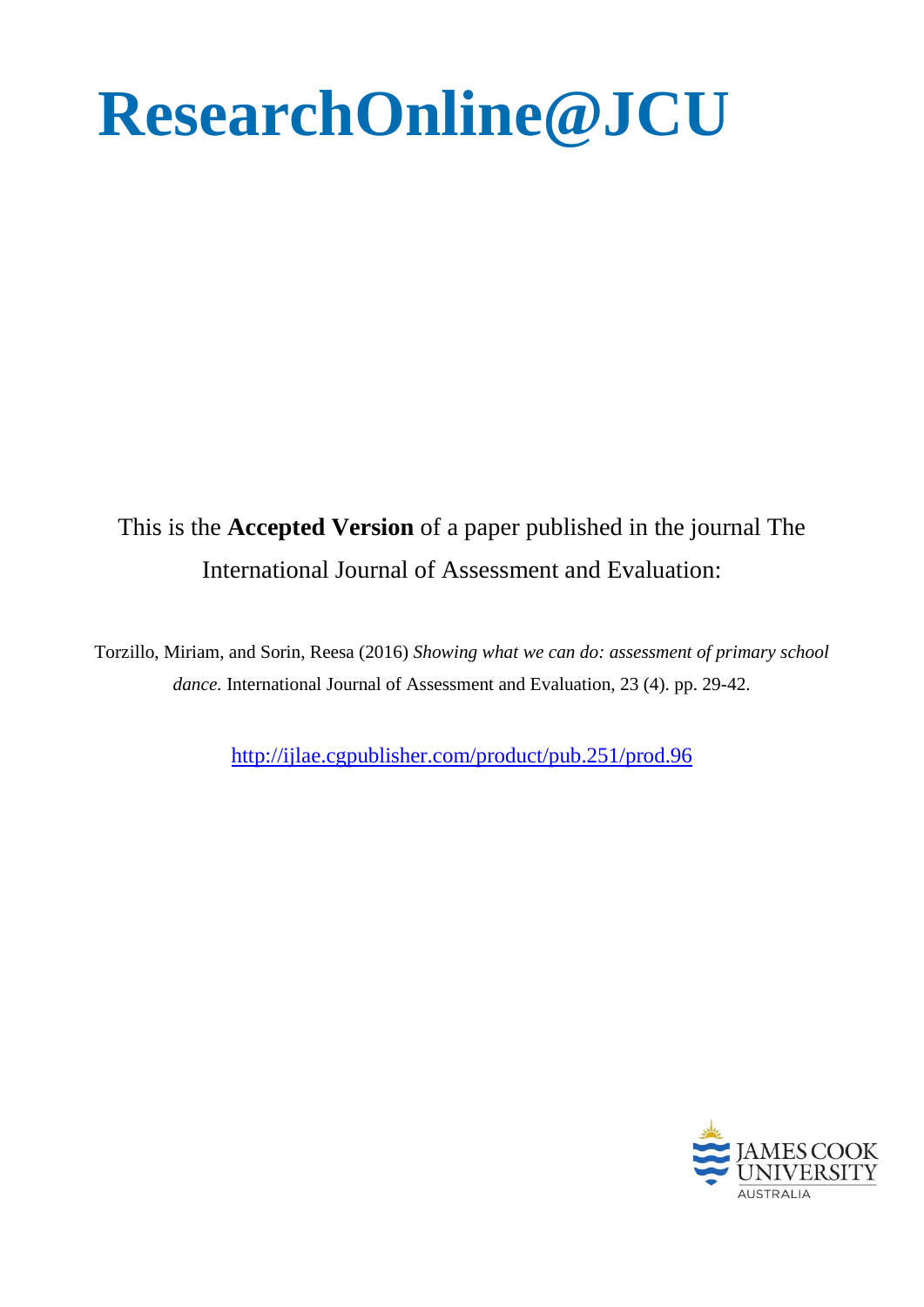# **Showing what we can do: Assessment of primary school Dance**

*Abstract: In Australia, Dance is one subject in the National Arts Curriculum for early childhood and primary education. In many schools, dance is taught for the minimum time necessary to satisfy the system requirements of a summative grade that can be included in mid-year or yearly reports.* 

*A qualitative study of the nature of dance education in two primary schools, collected data from video, observation, interviews with teachers and focus group discussions with children showed evidence of holistic learning achieved through Dance. In this paper, data are re-searched to look for evidence of the meanings that teachers and children attach to assessment in the context of dance education.* 

*Following an examination of various definitions of assessment, this paper looks at the relationship between pedagogy and assessment in general and in relation to Dance education. Pedagogy and assessment in Dance education will be unpacked using a socio-kin-aesthetic perspective and drawing on literature and findings from this qualitative study, 're-packaged' to present an approach to assessing dance intended to be useful to generalist classroom teachers.*

*Keywords: Dance education, assessment, assessment for learning*

## **Introduction**

*"Miss, miss, can you watch our dance?" Two or three groups are asking at once so I have to quickly allocate order, "ok, your group first and then yours, practice while you wait if you need", everyone wants to share with me, they want acknowledgement of what they have achieved and advice; is there anything not working; how is it going; we want to make it better. Sometimes other groups watch each other while waiting for their turn. They often observe their own movement being used by others, but in a slightly different way. This leads to a sort of unspoken, acceptance that ideas can be shared in and between groups and there is lots of productive verbal and movement chatter.*

his observation was written following a specialist dance lesson for Year four children in a Queensland regional primary school (9 year olds). As the children went about making dances together they were keen to show their ideas; from tentative explorations through to fully fleshed dances and to ask for feedback. The way children worked in this context, confirmed their interest in sharing their learning and the value of the playful development of ideas in dance. This led to questions of what is important; what counts as knowledge; and how and if that playful development and exploration could be assessed (Fraser et al. 2009).  $\prod_{i=1}^{n}$ 

 A qualitative study was undertaken by the first author (the researcher) into the nature of dance education in three primary schools in regional Queensland. In the setting above, during a dance residency taught by the researcher: a research journal was kept; three teachers completed reflective questionnaires and focus group interviews and reflective conversations and mind-mapping were conducted with small groups of children from each class. In the other: participant observation of Dance lessons with three classes were undertaken over two terms; teacher interviews, student reflections and focus groups were conducted and Dance lessons videoed to produce a thick description of the context. In the third: a class was observed; two teacher interviews conducted and student reflections recorded. Assessment was not specifically addressed in the study, although in interviews, conversations and reflections children often spoke about what they saw as the point of learning (Bourke, Roseanna, and Loveridge 2014), including what they had enjoyed, learned and found engaging or challenging. For their part teachers would often make a point of remarking on the 'surprising' engagement or achievements of the class or of individual children.

A re-search of the data was undertaken to more explicitly consider questions of assessment in relation to a proposed pedagogical framework for dance education that will be a product of the study. In this paper, a review of literature and policy is blended with research data to more fully consider the data in relation to key models and approaches to the assessment of the arts and of dance within the Arts subject of the Australian National Curriculum as a step toward a model for assessing dance in the primary school. It begins with a consideration of debates about 'assessment' and implications for dance education.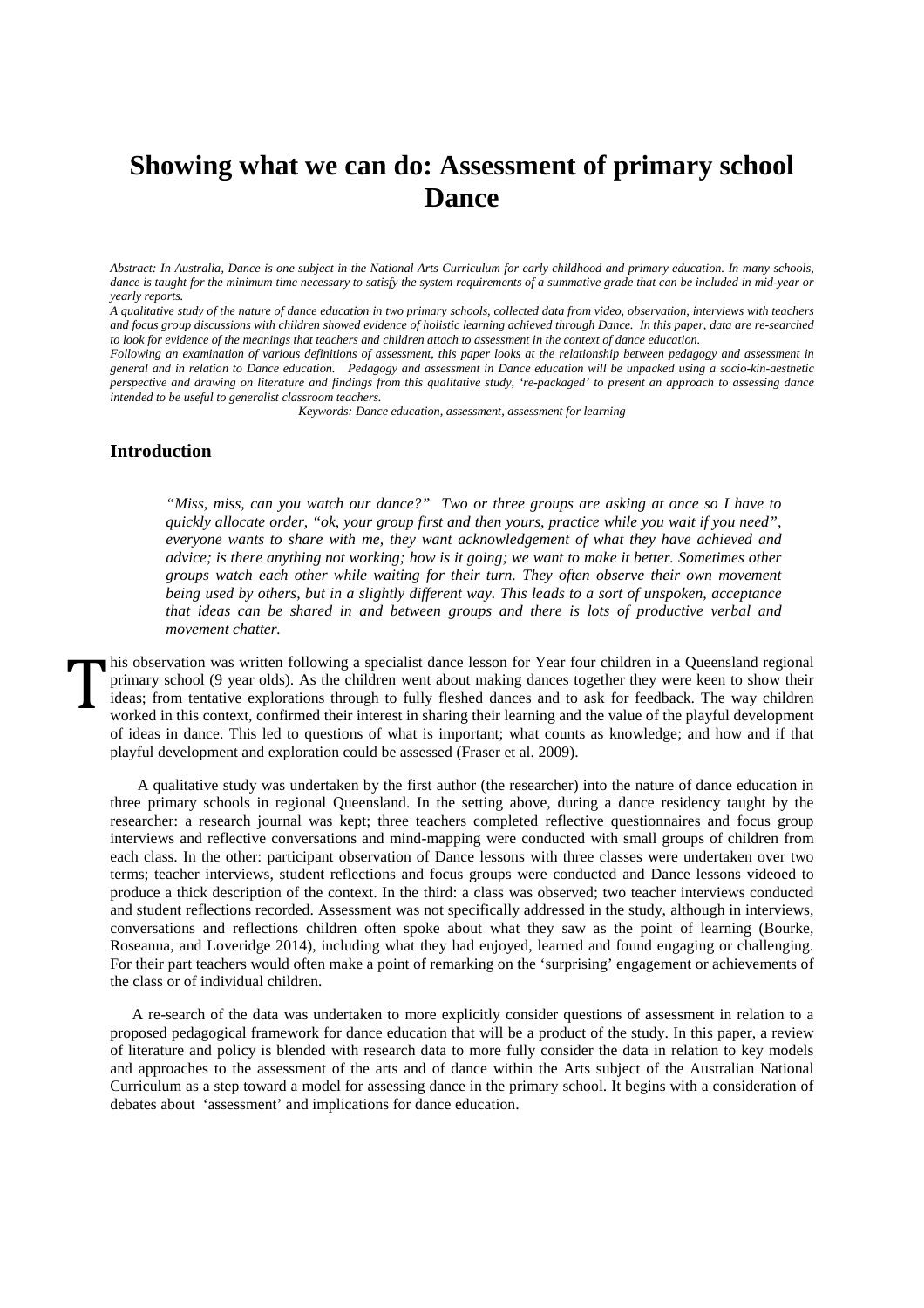## **Methodology**

The methodology is qualitative, appropriate for exploring the qualities of an educational experience (Eisner, 2002) and the contextual and socially constructed meanings attached to teaching and learning practices in Dance education. There is a relationship between tensions in art research and tensions in assessment of the arts. According to Levy "Traditional conceptions of validity and reliability are inappropriate for evaluating artistic inquiry"(2015). Arts-based practices and investigations into the arts "produce partial, situated and contextual truths"; the aim of these approaches "is resonance, understanding, multiple meanings, dimensionality and collaboration." (Leavy, 2009, 16). In relation to assessment of learning in the arts traditional conceptions of assessment using summative, standardised, definitive, best-practice models (Bullough 2012), leave no space for consideration of process, uncertainty, diversity and the valuing of experience when and assessing children's artmaking.

Therefore as an inquiry into arts education this study is not concerned with questions of truth or proving or disproving a theory or fact. It is more concerned with developing a language to describe what is happening and with questions of meaning, than with comparing, proving or generalizing (Donmoyer, 1985). The aim is to describe and understand the phenomenon of dance education in context, to add to understandings of the possible dimensions of better practice in dance education in the primary school, and it's contribution to student learning.

Case study was used to contain the diverse forms of data, including stories of the researchers practice and the practice of other teachers; and the engagement and responses of children (Yin 2014). Case study is not a methodological choice; it is used because it is the case that is of interest (Stake, 2008). In this study, it is the particular case of creative dance education in primary school classrooms in Queensland Australia.

In Queensland primary schools dance that is taught according to the intent of the Australian curriculum, is very rare. Therefore the selection of sites for the study is not representative of schools as a whole but akin to a convenience sample. The auto-ethnographic component, an account of the first authors experiences teaching dance in regional Queensland in urban, rural and isolated settings, was included to draw a richer picture of the experience of primary school children with creative dance.

The researcher's experience in dance warrants consideration of the educational connoisseurship method, which like appreciation of the arts, is an informed and perceptive ability to "yield what is not obvious" (Barone & Eisner, 1997, p.100). Connoisseurship also applies to the teacher participants 'on the ground' knowledge of their own children and of classroom dynamics, an experience that needs to be respected. Connoisseurship must be balanced with criticism or the 'art' of disclosure. This enables the generation of themes and the location of the general in the particular (Barone & Eisner, 1997, p.100).

The study is also heuristic, through its "immersion in active experience" (Gray, 2013, 33) and use of autobiographical data and self-inquiry (Ibid.). I aim to using theory to "help explicate what has become visible" (Barone and Eisner, 1997, p.100). Story informs the collection of data, the nature of the data collected and the presentation of data (Marais & Lapan, 105). As a qualitative research method "narrative inquiry serves the researcher who wishes to understand a phenomenon or an experience rather than to formulate a logical or scientific explanation" (Kramp, 2004, p. 104).

Interpretation always takes place from a perspective (Patton, 1990). The researchers subjectivity "determines what variables and concepts are most important and how the findings will be interpreted" (Ibid. 86). Therefore it could be classified as "orientational qualitative inquiry" (Ibid.), because it is based on an explicit theoretical perspective, a combination of three: embodied, socio-cultural and imaginative, termed "socio-kinaesthetic". This perspective emphasises the important role of the body, cognition and perception in "creating the community of learners within which understandings are developed" (Bresler, 2004, p. 128).

## **Background**

Assessment has always been contested (2008). In Australia in an era of national standardization, the imperative of data collection and accountability has great influence on pedagogical approaches being adopted. In some places curriculum has been "abandoned in favour of improving test scores, especially for children who might be brought up to standard"(Brennan 2011,16). National high stakes testing has prioritized "the reliability of tightly defined assessments over continuing, formative assessment for learning, and authentically situated learning which is harder to fit into formal examination contexts" (Knight, Buckingham Shum, and Littleton 2013, 41). The Australian Curriculum itself provides no guidance for teachers since "in the core curriculum pedagogy is ignored and assessment is treated sparingly" (Ewing 2012, 100).

Debates about the teaching and assessment of dance and the arts in education take place in this contentious zone where assessment is increasingly seen as the purpose of schooling, further constricting opportunities for Arts Education, and therefore dance, in primary school classrooms (Garvis & Pendegast, 2010). It seems that the place of the arts is constrained by this performative drive (Alter, 2010; White & Smerdon; 2008) with the arts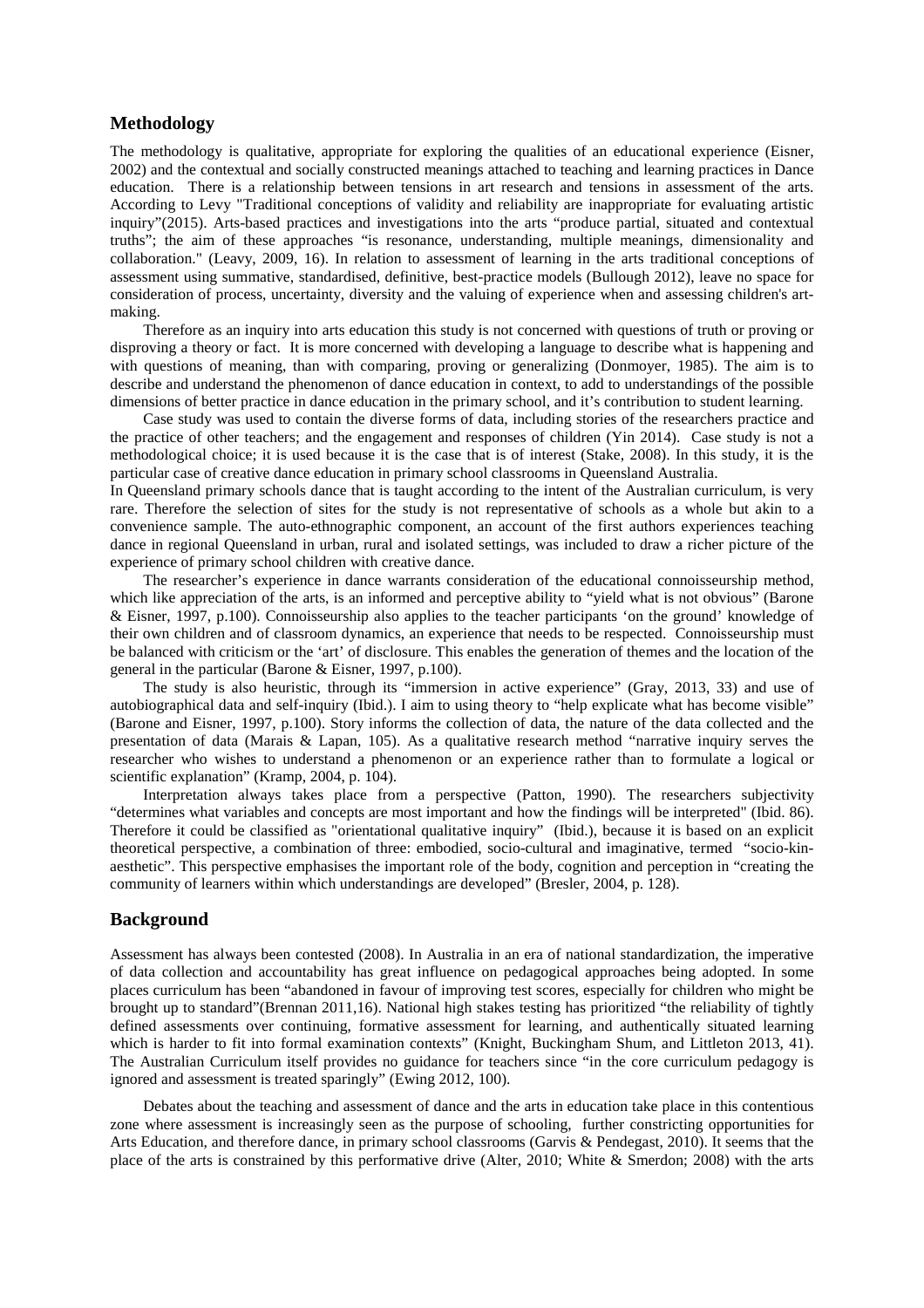being placed outside the limits of what counts as important or central in schools (McArdle, 2008). Whereas integrated approaches to curriculum and generic competencies or skills de-emphasise content and emphasise process in curriculum design and assessment the new Australian National Curriculum "works against integration" (Brennan 2011, 266). This has further reduced curriculum time available to the arts, because the curriculum is already overly full, after the implementation of the first four 'core' learning areas (Ibid.).

According to the curriculum documents, children in primary schools have an entitlement of one hour per week for the arts. The Australian National Curriculum: The Arts stipulates that five strands of the arts be taught. Yet in practice, dance, and to some extent drama and media, are hardly represented in school programs or in government sponsored policy reviews (Pascoe et al., 2005; Davis, 2008). Dance is often taught for the minimum time necessary to satisfy the system requirements of inclusion of all five art forms in their programs and a summative grade that can be included in mid-year or yearly reports.

The way the body is viewed in schools shapes the way Dance education is conceptualised, and therefore the purpose and nature of assessment, whether as an instrument of public performance to serve the school's social goals and image, as a tool for children' personal growth and creative expression, or something that must be taught in a tightly controlled way and summatively assessed (Bresler, 2004). These different meanings of dance put different pressures on teachers.

Schools often expect a performance product. Parental expectation, tradition, and the idea that the Art product should fit an accepted, neat or tidy aesthetic, can result in conformity and a showcase for those children identified as 'talented (Miller, Nicholas & Lambeth 2008; Warburton 2002). Performance could be framed differently as sharing, with audiences and in contexts of different kinds, lowering the stakes, but raising the inclusivity while not diminishing the enjoyment, empowerment and seriousness that children give to 'the performance'.

There can be tension between the ways the arts are devalued and the teachers' belief in the broader and intrinsic benefits of arts education. A narrative study of Australian primary teachers and principles revealed a concern that 'the arts' wouldn't be taken seriously by parents or the system unless it was subject to 'formal' assessment. There is a "need to have assessment in music and the arts so parents feel it is valuable" but also the flexibility of activities that aren't assessed (Garvis and Pendergast 2012, 116). Formative assessment feedback to support children learning and value the process is one way to address this tension.

A summative grade is part of the demand for credibility, to prove that dance and the arts have a legitimate place in education. According to Hernandez authentic criterion referenced assessments are necessary to increase the place of arts education in the schools, and to make dance education an integral part of a school curriculum (2012). In Queensland Australia, schools are required to report twice yearly, providing a summative grade on an A-E scale on all subjects taught in their programs including the arts (Queensland Studies Authority [QSA] 2008). Authentic assessments in arts education should come from a 'strengths based' approach, typical of early childhood curriculum, in which children are recognized for what they can do rather than what they can't (Alasuutari, Markström, and Vallberg-Roth 2014). Reframing the A-E rubric as a continua or a series of statements of what a student can do, would avoid the use of deficit descriptors such as minimal and limited while satisfying system requirements.

Despite the various demands on teachers, Arts education, in Australia at least, has by default been relegated to a third space, where it can benefit the school when needed but otherwise sits outside what counts as learning. In primary schools in particular, dance exists at the edge of the accountability culture and controls that exist in schools (Lingard 2011, McArdle 2008). This is a curious situation where the arts, and dance especially, as a result of their very marginalised position, have a kind of freedom existing as they do in a 'liminal' space (McArdle 2008). This is an opportunity for teachers to develop more relational and inclusive approaches to pedagogy and assessment. The meaning of the Latin root, of the word 'assessment' is: 'which means, "to sit with." This meaning suggests a less remote and more intimate assessment where teachers and children share the process of examining and reflecting on their learning (Atkin and Coffey 2003).

In the teaching task of the arts, the emphasis is on learning through inquiry and engagement in the medium (Oreck, 2004). Stobart proposes that assessment in some ways shapes what is measured ( 2008). In Dance education, with its moving/interactive assessment, it would be hoped that what is being measured could shape how it is assessed. The intent of the Australian National Curriculum The Arts is "to provide opportunities for children to create, design, represent, communicate and share their imagined and conceptual ideas, emotions, observations and experiences" (Australian Curriculum and Assessment Reporting Authority [ACARA] 2014). In this curriculum children are positioned as artists. The interactive processes of the dance class are very suited to assessment for learning, which is "grounded in an understanding of the importance of the student–teacher relationship" (Klenowski 2012, 186). Assessment tasks should be designed to make student engagement in the 'iterative' process of arts making visible. Crucial aspects of effective arts pedagogy, that promote creativity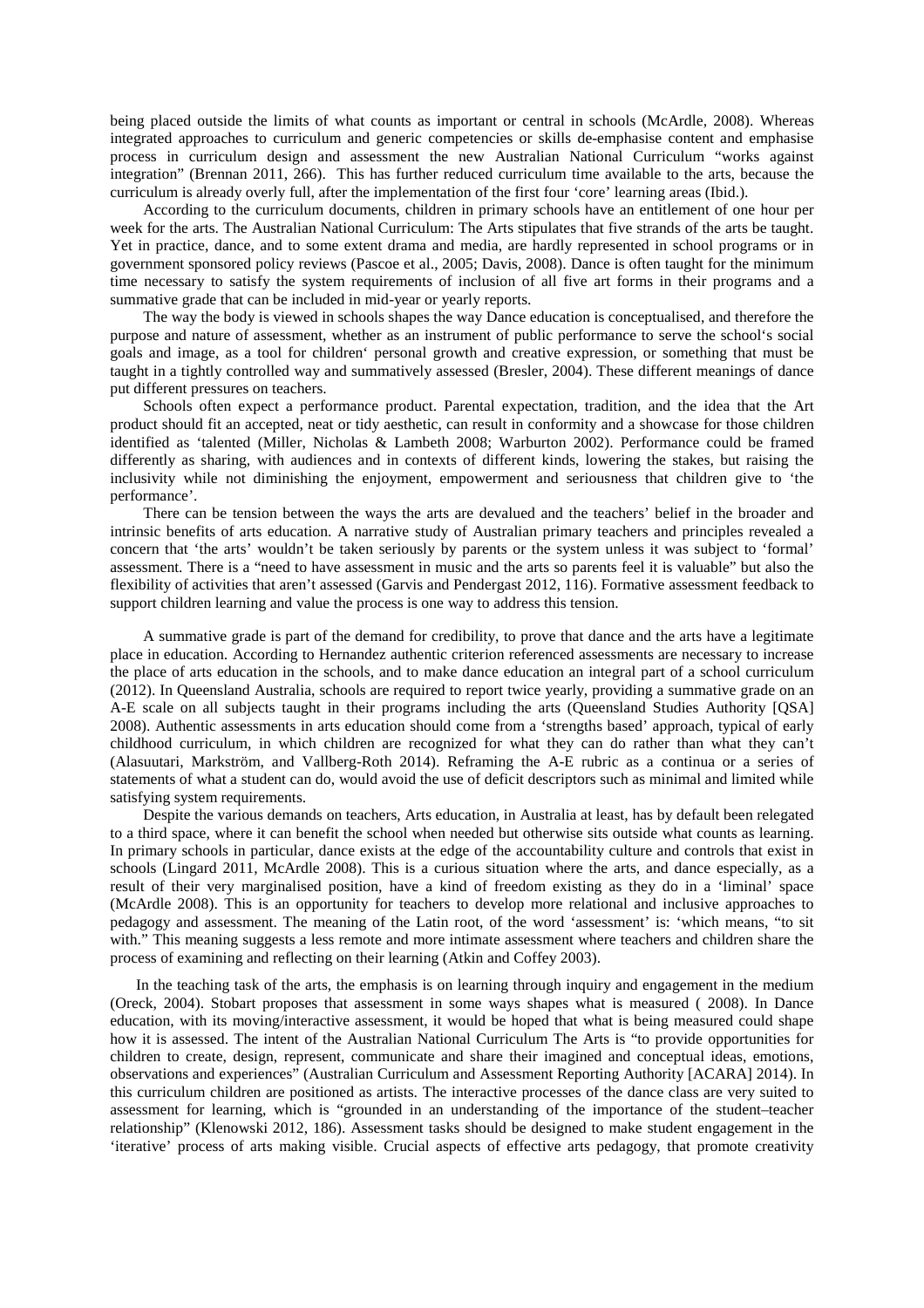characterize the learning in a dance classroom and therefore have implications for assessment. These include collaboration (reference), physical interaction (reference) and open-ended creative problem solving (reference).

Assessment is social practice (Stobart 2008). This makes sense in a creative Dance class where the predominant feature of the learning is its collaborative and interactive nature. Assessment in Dance must include the body, it is 'situated' and 'emplaced', it should be a natural part of the process of art making (Stokrocki 2005) suggests that teachers should utilise the everyday processes of the arts classroom including problem solving and reflection as a more holistic assessment of learning. In other words, when assessment is part of the ebb and flow of teaching and learning, it takes advantage of the processes in the arts classroom such as the integration of creating, responding and presenting, that are part of the creative process (Warburton 2002).

The socio-kin-aesthetic framework has been utilized as a way to think about assessment in Dance and to envisage a set of considerations and tools that teachers can draw from to begin to develop their own approach. Each of these components will be investigated in turn, to identify methods of assessment that are truer to the nature of learning in dance.

#### *Socio-cultural*

The literature and this research demonstrate the importance of interaction in the dance classroom (O'Connor and Dunmill 2005, Holland and O'Connor 2004, Heath 2001). Exploring more dialogic and relational forms of teaching, and more authentic assessment is an ideal way for teachers to enhance their children' experience of and understanding of symbolic representation through collaborative, physical and expressive learning.

Year Four children (9 year olds) in two schools worked in groups to create dances together and afterward talked about the problems of collaboration, including the good the bad and the ugly side. As a researcher I was able to spend time talking to children after their dance experience. What is evident from conversations is how they build their understanding, developing it together by making and reflecting on dance. They are learning not just about making dance but also about the process of working collaboratively

*-Everyone got so angry, for some reason*

*Cause you were*

*-Cause I was like the leader*

*It's good because you know about everyone and who leaded (sic) and everything*

*Since people were not here when we were practicing*

*It wasn't good, Aaron going away, we lost track*

*I saw good teamwork from other teams, but not our team. I was disgraced by N and B. I wonder why they didn't participate in dance.*

*I saw that working in a group [it] can be hard to agree on one thing.*

*Other things you can learn in dance are how to work with your friends. You learn whether or not your good at it, you see who else is good at it and you earn an appreciation for dancers realizing how much effort they put into it*

*You learn to be more creative and to get along with others.*

*My group worked really well and we all worked as a team and came up with ideas and added to them and I enjoyed spending time with people*

*The fun isn't all about it, it's a part of serious and it helps you in life sometimes and you are more social with people and you're more physical*

 *And you get to see other people and see their strengths and their weaknesses*

Visible learning approaches, including self- and peer-assessment, give children increasing agency over their learning; this is important in terms of shifting and rebalancing the ownership of learning within the class, changing the relationship between teacher and student, and the co-construction of learning (Lilly, Peacock, Shoveller, and Struthers 2014). This relationship includes "high expectations, mutual respect, modelling of creative attitudes, flexibility and dialogue" (Davies et al. 2014, 88). When learning is co-constructed questioning becomes very important. According to Craft, "While some views of creativity argue that at its heart, creativity in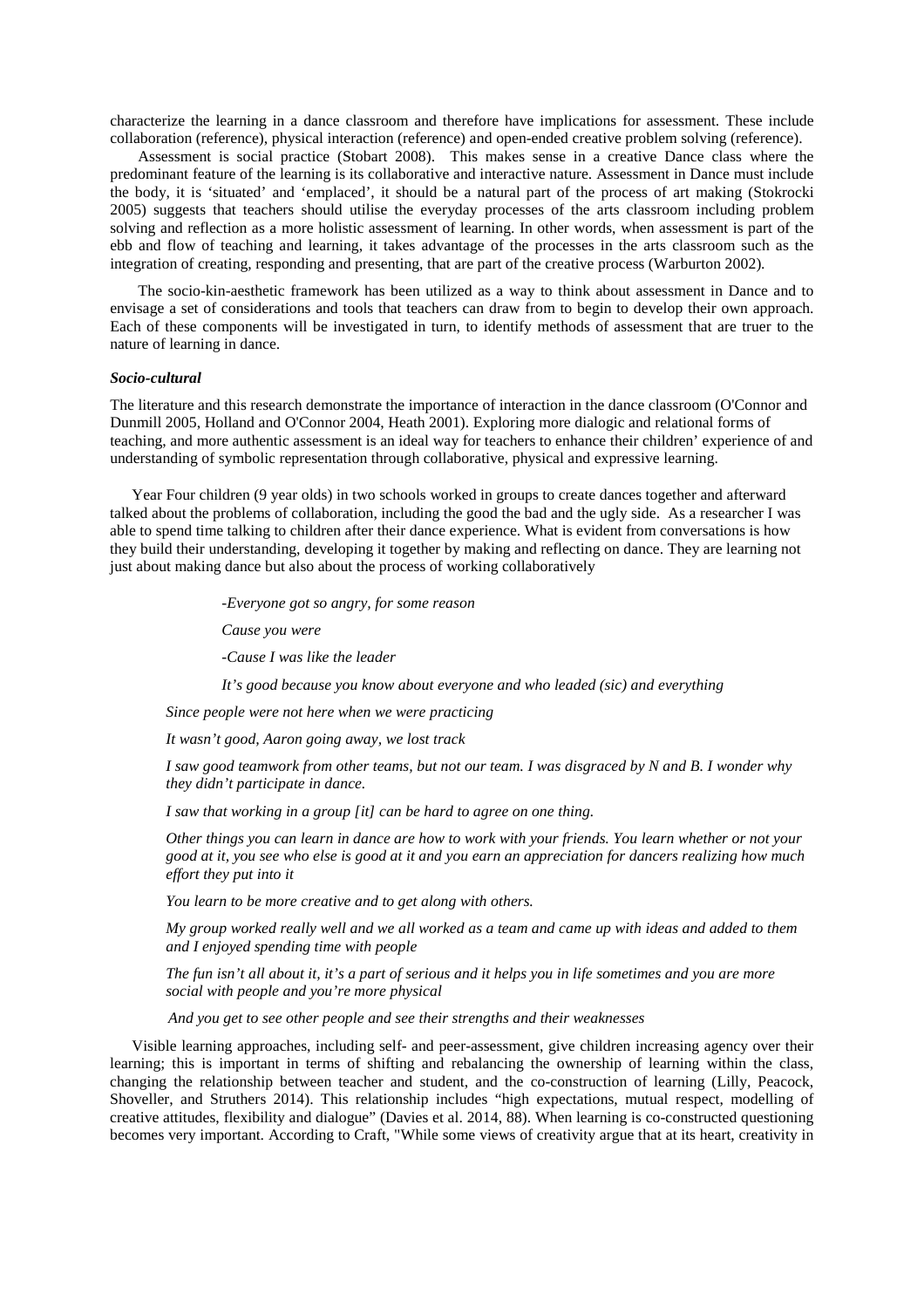one domain is the same as in another, in that it ultimately involves asking 'what if' in appropriate ways for the domain (2008, 7).

Questions and tasks; provide feedback that move learners forward. Dialogue is important and consideration should be given to the purpose of questioning and nature of questioning. In dance the questions are not so much about problem-solving or right answers, but about stimulating curiosity, inviting reflection, encouraging problem-finding (Craft 2008). The affective domain is also important "children have to be able to invest in learning to believe they can achieve" (Spencer, Lucas, and Claxton. 2012,14). In the theories of learning and development influenced by Vygotsky (1978), the social and relational contexts are all important. If the arts are ways to connect feeling and cognition (Damasio, 1999), then trust between the parties in the learning is paramount; children need to feel safe when engaging in dance. In dance, effective pedagogy, which encourages the development of ideas, benefits from the sharing of power with children (Anttila 2007)

A conversation with a Year four student during a dance-making episode, involved the role of the body, mind and emotion.

*He was sitting away from his group, hoodie pulled over his head, not making eye contact. "Hey Jason, what's happening, what are you thinking?" "I can't do that, don't want to, I'm not good at moving" "Yeah, you know, I heard you play sport, I heard you're pretty good" "Yeah I'm ok" (as if it was a silly question) "Yeah, of course, you play sport, so you'd be good at moving" "Yeah, suppose so" "I think so, yeah, I reckon, you could do this, you could make it work" I look beside me another member of his group is doing a type of hip-hop move, rippling from one arm to the other. "Hey what about that move, we could add that in, and hey just before I saw you do that thing" I demonstrate where one and then the other runs around the back of the others and joins arms "Maybe you could use that to bring everyone into the space, and you come in last and then you could start that wave movement"*

*He is looking a lot happier, going off with his group and taking the lead for the next while, and in the final dance taking on a leading role.*

Questioning is important, but so is listening. Rituals of sharing can be developed, not just an end-point summative moment but also something that happens along the way. Groups of children can share their creative work in progress with another small group, offering ideas for what stood out, or a moment that was not quite clear. Moments of individual and shared reflection prioritise the "sharing of cognitive, emotional, social and physical resources (Buys & Miller, 2009, pp.3-4). Children become 'us' in the dance, and become 'us' and support each other in the sharing.

Dance is potentially an inclusive type of learning once teachers recognize that there is no one way to dance, and are open to the movement offerings of their children. Recognising children' personal and movement culture is a part of inclusive practice. A starting point for more effective and achievable pedagogy and assessment in dance is to share the process of creating movement with children, acknowledging and using their ideas. This can be done during warm-up and movement exploration. Children and teacher stand in a circle or spread throughout the shared space. Use of variations of copying, including mirroring, shadowing and follow the leader, allow children to take the lead in offering and sharing movement ideas. The feedback is visual, and physical. Follow the leader--copying, mirroring, also becomes part of feedback.

#### *Kinaesthetic*

Dance is physical learning for both teacher and student, and engagement is visible. Changing the pedagogy, changes the relationship between teacher and student, and different issues have to be confronted such as "children . . . talking to one another rather than to the teacher" (Windschitl 2002). Changing the pedagogy also means, "designing assessments to capture the learning [you] want to foster" (Ibid). Physically placing yourself in the moving process is an opportunity to gather and record children developing understandings and other capabilities such as their collaboration and persistence. There is more opportunity to observe children and talk with them during learning than after (Ibid.). Taking more opportunities to assess children' physical performances during teaching could help to avoid the negative impacts when assessment is divorced from the experience of learning. The high stakes attached to summative assessment, can dominate teacher decision-making.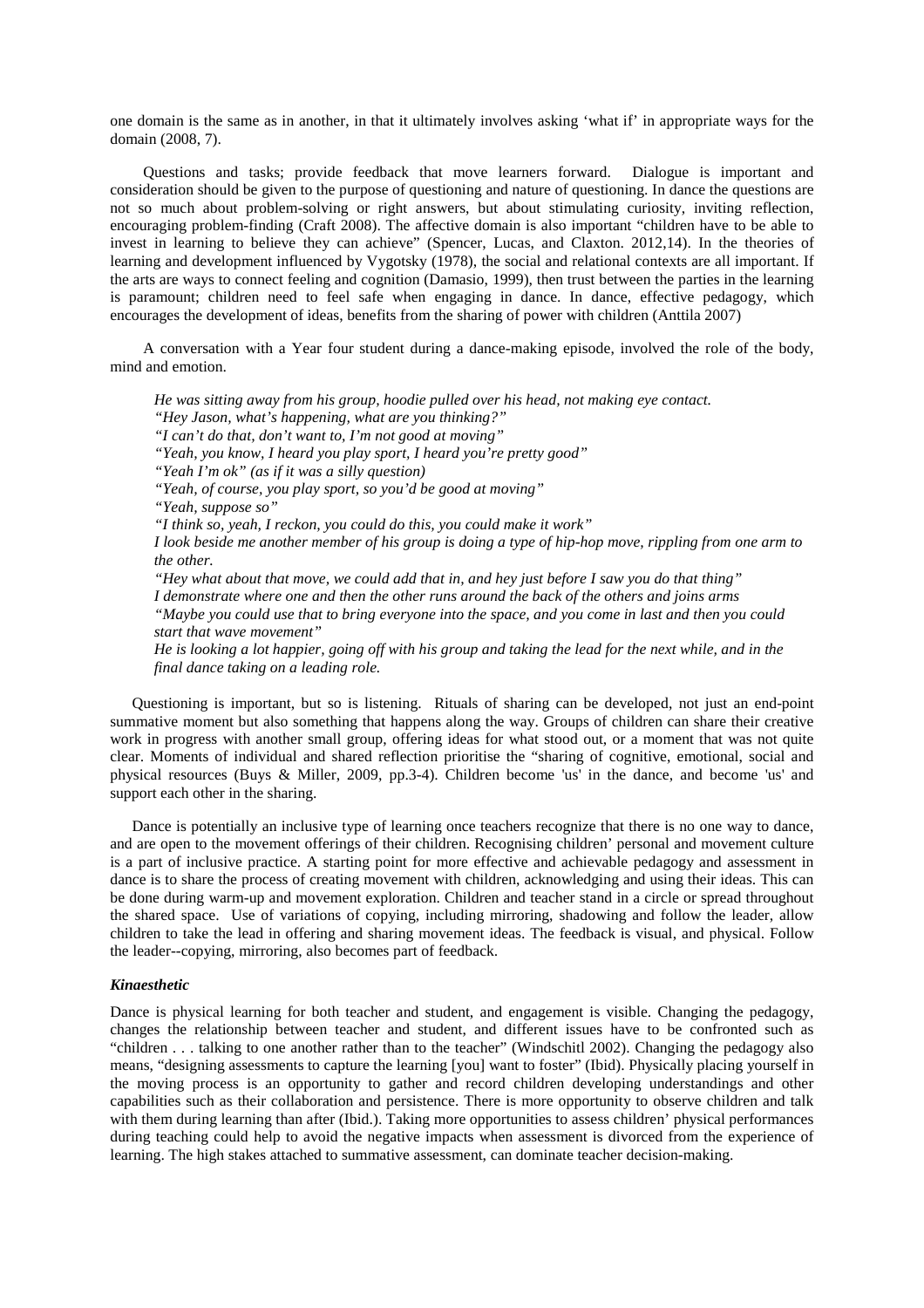The following account is based on a story offered up by a teacher during a lunchtime discussion about past experiences of dance in school settings. It shows the impact of dance on one child, and the abject failure of the assessment culture to maximize that impact. The real life event, the sharing of the dance with the parents and school community, was deemed to be fun and a celebration whereas assessment was important and to be taken seriously. If a snapshot could be taken in the lessons leading up to the performance and compare that to the before picture it would be possible to see the dramatic shift in learning for that child especially in some of the key indicators of creative learning, involvement, enjoyment and persistence (Robson 2014).

*At first he was reluctant, expressing his disinterest and dislike of dance. Gradually he was won over by the enjoyment of the physicality of the 'Haka' and the challenge of getting it right, spending hours practising at home. He had been turned around and was now mad about dance. The day came for the performance in front of school and parents. It was a huge success, the audience loved it, the performers excelled. They were on a high from the excitement and being able to show off their dance.* 

*As part of a unit of work in the Arts, the dance needed to be assessed, but how? The teachers were unsure, thinking they had to assess the techniques and skills alone. They organised follow up performances in small groups where children would be judged in front of a panel of teachers. Now it was different, the buzz was gone, they were being graded, and their performance suffered, their grades were disappointing. The joy and excitement were gone, he was devastated by his failure, and didn't want to know about or talk about dance anymore. If there were to be a next time, he would not be interested.* 

After learning like that, a 'once-off' summative assessment might be seen as a failure, a breaking of the trust established. There needs to be a focus upon the processes of creative skills development rather than outcomes, as evidence suggests that "external pressures in terms of achievement or exhibition deadlines can tend to distort creative relationships in the classroom and hence disturb creative learning environments" (Davies et al. 2014, 89). The excitement children feel about performing is often heightened when assessment is involved. Teachers need to ensure that children are aware that the performance is important, but so is what they have been doing in the process. A performance of Year 3 children after a series of four dance lessons, based on a nature theme, was designed as a shared celebration. Parents were invited into the classroom to view the small dances devised by mixed groups of boys and girls. The performance culminated with a spontaneous moving spiral of all children, allowing parents an insight into the joyous and enthusiastic collaboration that had been instrumental in the creative process of the past four weeks.

There is also opportunity for children to develop their kinaesthetic understanding and skill albeit in playful ways. Children can learn the difference between movement and stillness and what it takes to maintain stillness or readiness to move and develop movement memory through dance games. Movement vocabulary can be extended and children challenged to develop flexibility, strength and balance in group movement activities and as they collaborate to invent movements and devise dance that is connected to any performative, stylistic or gendered idea of skill, but to fundamental movement strategies that are useful in life in general. Video and photo documentation and shared reflection (Sansom 2009) could support children in recognising and documenting their developing bodily control.

Tests or assessments that limit what is to be tested, cannot account for the complexity and diversity of student learning and behaviour (Achter, Benbow, and Lubinski 1997). This is in line with the various assessment models for creativity ( Kaufman and Sternberg 2010) and Warburton's (2002) call for a 'holistic' model of dance assessment. Assessment should consider the particularities of the domain being assessed; it should be in context and should take place over time, not just at the end of the learning.

When it comes to assessment, without an understanding and mastery of inclusive and democratic approaches to dance (Buck and Rowe 2015), teachers will tend to see it as a talent contest, where those with the 'natural talent' or 'physical skill' will outperform the rest. In the dance class the elitist and individualist idea promulgated by media events such as, "So you think you can dance", need to be replaced with a more generous and supportive idea perhaps, " we think we can all dance".

*Daniel was small; he was identified by the teacher at the beginning, as one to watch, because he's on the spectrum. At the end of the second dance lesson he was clearly glowing, enjoyment and achievement. The teacher called him over, "I really loved the way you used your whole body when you danced". He looked unsure, maybe not used to getting this type of compliment, maybe he had done something wrong. Then it dawned, I did something right, he was clearly chuffed and went away with a bounce. On the day of the final lesson and dance assessment, he and his group of four girls, went into the back room to get changed into their 'costume', he emerged looking a little shy, smiling with embarrassment, but it didn't stop him,*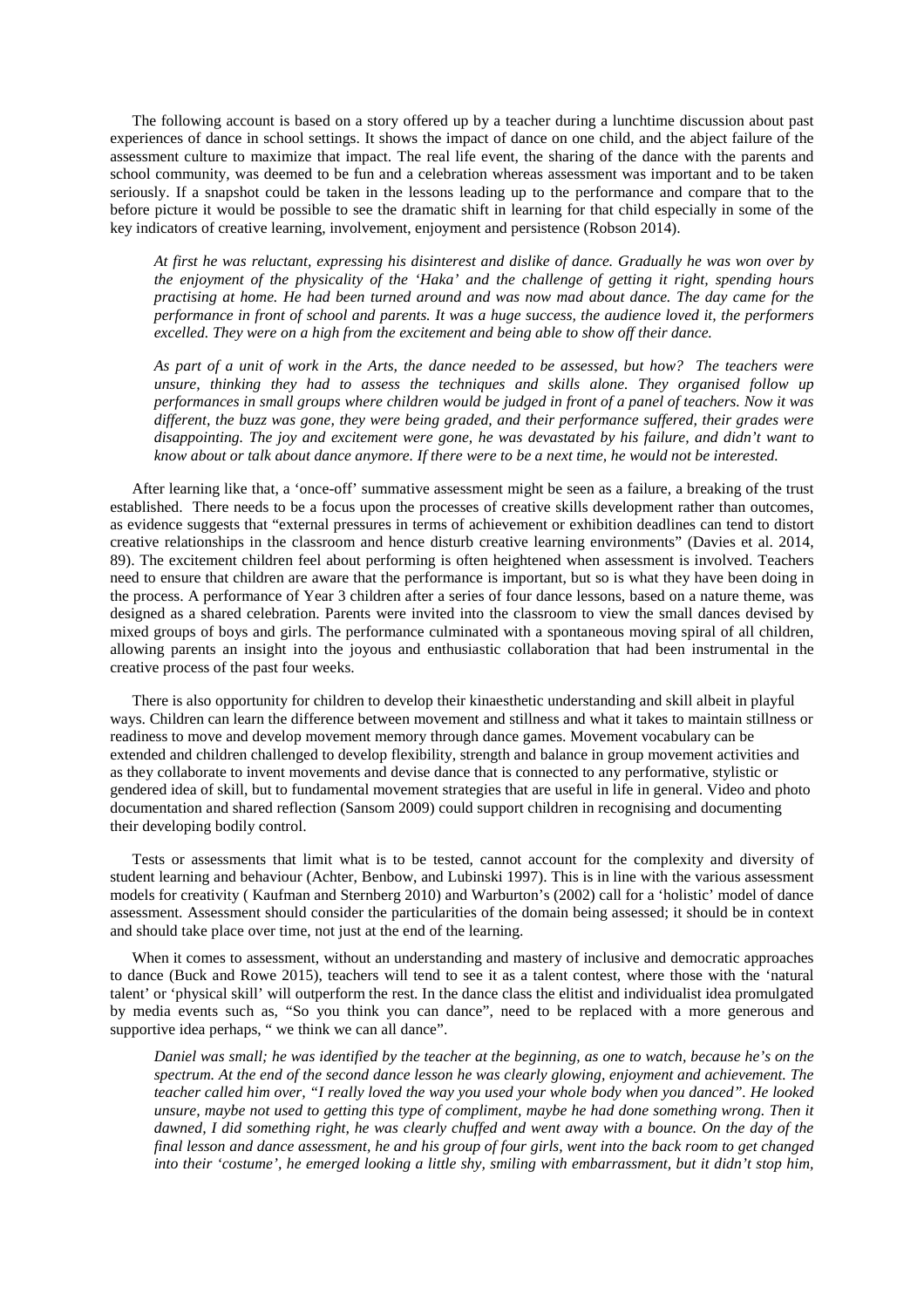*he danced his dance, he was part of the group, he completed the task, it was an achievement, and an enjoyable one*.

Reflective tools such as video documentation, audience feedback or self and peer reflection could be used to document and explore these physical embodied experiences of dance learning. Multi-modal approaches, such as video/photo documentation, recording children creative conversations, drawing and writing could be used to allow children to "express their embodied experiences in a plurality of modes of expression" (Nielsen (2009, Page number). Teachers can keep track of learning and engagement, using distanced forms of documentation, such as checklists or matrices. Alternatively it is an opportunity for conversations with children about their creative processes and how they go about making their decisions. Children could map their own progress using journals, blogs or more structured forms such as feedback grids. These can list skills, actions, dispositions using 'I can statements' that are organized according to the task criteria, using progress indicators (Lilly, Peacock, Shoveller, and Struthers, 2014).

A common theme in children's talk about dance is the opportunity to learn through the body. An effective pedagogical strategy to take advantage of this preference for the kinesthetic is to begin the dance lesson with a group dance as a warm-up exercise, where communication is limited to gestures and hand signals. This strategy of ' move first talk later' is powerful because many children seem to become engaged and excited by this sudden change from "business as usual' (everyday pedagogy reference). It seems to engage children, including some who resist dance, for example, because "it disrupts a classroom culture that they have excelled in" (Atkinson and Scott 2014). This strategy demonstrates the value of physical learning, engagement and participation as an important element of successful learning in dance.

#### *The imaginative*

An imaginative perspective values the expressive nature of learning in dance (Bannon and Sanderson 2000). Assessment of dance should be in line with the theoretical basis of the curriculum documents, which position children as reflective artists. The major foci of The Australian National Curriculum: The Arts are content descriptions and achievement standards, including affective, intrinsic and embodied experiences in dance (Hanna 2008).The learning elaborations include examples of learning experiences characterized by inter action and student construction of knowledge, based on experiential and creative learning. For example, the learning statement, 4.1 'Imagine and create new movement through improvisation', includes elaborations of what children will know, understand and do such as "responding to the feelings and sensations in their bodies during improvisation" (ACARA 2014). Such a statement defies the certainties and limitations of summative assessment.

Warburton 2002) calls for a new conception of the dancer as "less a receptacle of collective wisdom and choreographic tradition and more a person engaged in mindful movement and creative inquiry" (Warburton 2002, 119). This statement was not written with primary school children in mind, yet it is relevant, because creating dance is an inquiry into movement. Reflection gives teachers an insight into this inquiry and "the deep connections being made when we dance" (Leonard and McShane-Hellenbrand 2012, 86). Reflection is also an opportunity for children who have other skills such as writing or drawing to demonstrate their understanding of Dance. Reflecting is not about having the right answer. It is an opportunity for children to learn about themselves by seeing how others think and solve problems. Participatory strategies such as the use of mind mapping (Whyte, Fraser, Aitken, and Price 2013) encourage children to make connections between 'learning in dance' and 'learning through dance'.

Encouraging children from the beginning to ask questions and valuing their responses, builds a greater understanding of symbolic representation and of meaning making (reference). Using a reflective guide could become a classroom ritual whereby thinking is made visible, expressed in drawing, writing speaking or dancing (Ritchhart, Church, and Morrison 2011). Using questions to encourage discussion and feedback that moves thinking forward, can help to build children' understanding of the process. In turn this leads to the development of peer and self assessment (Black, Buoncristiani, and Wiliam 2014). Teachers could include moments of sharing, during dance lessons, when pairs or small groups of children show their work in progress to another group. Invite children to pay attention to particular aspects of dance as they watch, but not in a proscriptive way, and then to share what they observed with their peers, thus modeling strategies for appreciating dance and furthering their understanding of how dance makes meaning.

Research in New Zealand showed that when asked about assessment standards, children's answers are typified by conversations about experience and the point of learning (Bourke and Loveridge 2014). When primary children, in two schools, were asked about Dance they talked about the experience and what they learned, which often was the same as what they enjoyed. They described the dances they made. They had opinions about what dance was. They had opinions about how it could benefit or help you. They described the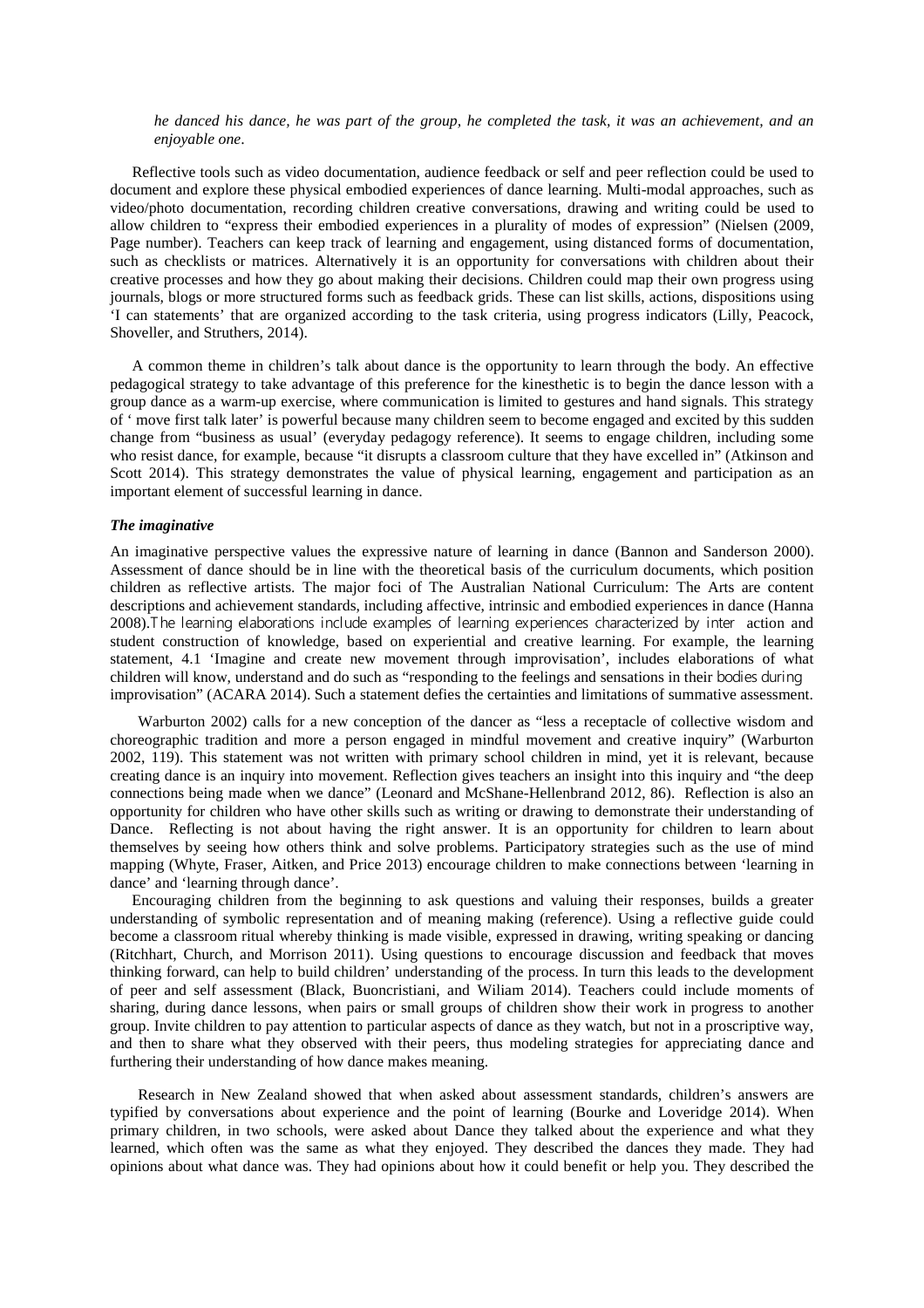successes and achievements. The point of learning for these children seems to be - the experience of it and this included*:*

- Collaboration
- **Movement**
- Having your own ideas
- Getting over shame or embarrassment
- Creating something yourself
- Feeling good about yourself
- Learning something

It might be that "children' predilection for spontaneous artful behaviors allude to the possibility that they are likely interested in the act of art as much as they are interested in its products" (C Blatt-Gross 2013, 10). As they interact with children doing a dance class, teachers can draw attention to the tools available for the development of ideas in dance without detracting from the experience. At the end of a warm-up, as a cool down and debrief, the teacher can describe, perhaps using visuals, what we have just done. For example, "Great warmup, lots of energy, I saw you use all of the elements just then" or "remember when we were doing this movement", as you name and physically do the movement and some of the changes, such as changing the level and describing how that seemed to change the movement, recalling them with physical examples, not as a lecture, but by thinking aloud about the process (Torzillo 2015).

The inclusion of diverse forms of assessment is necessary to recapture the diversity of learning for individual children. Paying attention to the creative process throughout is a reminder that we are making art and developing ideas, not just coming up with a pre-determined end product.

#### **Conclusion**

Collaborative, embodied and creative learning in Dance is best fostered by inclusive, engaging and challenging pedagogies. The type of assessment that best captures this learning is assessment that happens as part of the learning process, using varied means to incorporate the diverse individual and collaborative experiences and achievements of children. The dilemma for the teacher is to resolve the tension between formative and summative assessment (Harlen 2005). Ideas about valuing experience, uncertainty and diversity in process can seem nebulous, hard to pin down and difficult to achieve. Yet within Dance there are many opportunities for collecting evidence.

During the warm-up, in movement exploration and once children start to create dances, as a whole class or in small groups. During the dance-making process, children explore movement ideas, select movements and movement phrases, vary and develop these into dance sequences, refine and share these dances and then respond and reflect on the process and the arts product created. During this process children can:

- Be observed memos, photos, video
- Observe drawings, blogs, recorded conversations
- Create dances, mind-maps, reflective responses
- Perform to familiar and un-familiar audiences
- Reflect artwork, blogs, presentations, journals, manifestos

In particular, working more collaboratively with children and using cooperative methods is an opportunity to use questioning and discussion in more conscious ways. The teacher can scaffold this process using thinkalouds, modelled feedback and by introducing reflective moments into the lesson using guides such as, "What did I see, think, wonder, and feel?" If allowed to be open ended, without the need to get it right, a shared culture of reflection can be established. Furthermore individual and group reflections can be documented using multimodal forms as in the examples above. Collecting some of these in a portfolio of work will be a record of the embodied exploration and involvement and the development and expression of ideas in Dance.

Acknowledging the process of learning, and valuing each children' contribution, by collecting reflections and making learning visible, would be a relatively small change for a teacher, that could have big impacts on learners. Assessment from this perspective, fulfills its requirements for summative grades, but gives more status to the value of 'learning as we go'. It also emphasises the shifts in understanding and transformation, of each child and their learning journey (Sansom 2009). The use of formative assessment keeps open the possibility of uncertainty (Garrowin cited in Thompson 2015) in dance education in the primary school. Making collaborative, embodied and expressive learning more visible challenges the idea of a benchmark or standardized criteria for dance while valuing the dance experience.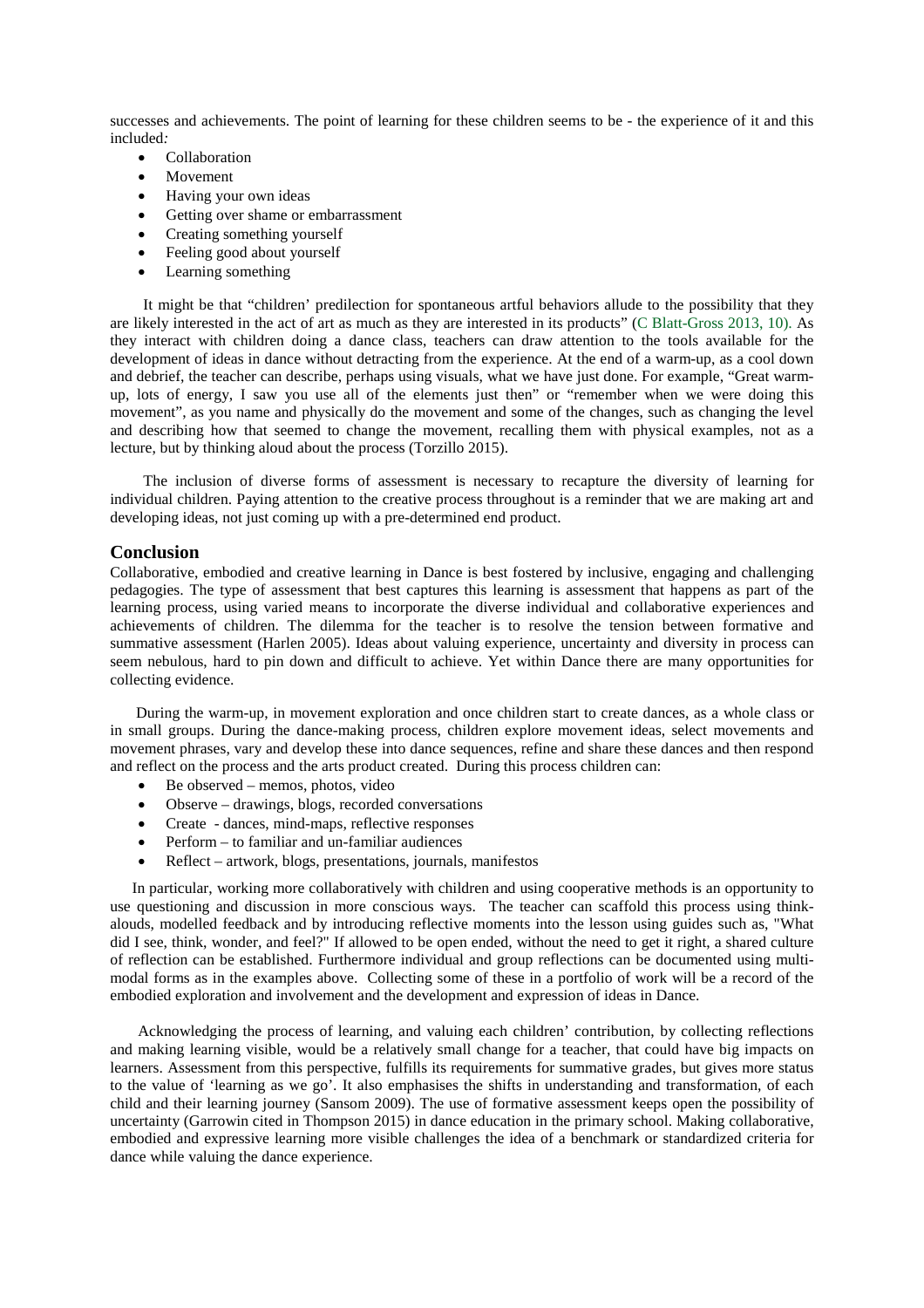#### References

- Achter, John A., Camilla Persson Benbow, and David Lubinski. 1997. "Rethinking multipotentiality among the intellectually gifted: A critical review and recommendations." *Gifted Child Quarterly* 41 (1):5-15.
- Alasuutari, Maarit, Ann-Marie Markström, and Ann-Christine Vallberg-Roth. 2014. *Assessment and documentation in early childhood education*: Routledge.
- Alter, Frances. 2010. "Using the visual arts to harness creativity." *The UNESCO Observatory refereed ejournal, Faculty of Architecture, Building and Planning, The University of Melbourne, Australia* 1 (5).
- Anttila, Eeva. 2007. "Searching for Dialogue in Dance Education: A Teacher's Story." *Dance Research Journal* 39 (02):43-57. doi: 10.1017/S0149767700000218.
- Atkin, J. Myron, and Janet E. Coffey. 2003. *Everyday Assessment in the Science Classroom : Science Educators' Essay Collection*. Arlington: NSTA Press.
- Atkinson, Sarah, and Karen Scott. 2014. "Stable and destabilised states of subjective well-being: dance and movement as catalysts of transition." *Social & Cultural Geography* 16 (1):75-94. doi: 10.1080/14649365.2014.950689.
- Bannon, Fiona, and Patricia Sanderson. 2000. "Experience Every Moment: Aesthetically significant dance education." *Research in Dance Education* 1 (1):9-26. doi: 10.1080/14647890050006550.
- Black, Paul Joseph, Patricia Buoncristiani, and Dylan Wiliam. 2014. *Inside the Black Box: Raising Standards Through Classroom Assessment*: Hawker Brownlow Education.
- Bourke, Roseanna, and Judith Loveridge. 2014. "Exposing the divide between assessment and the point of learning through student voice." *New Zealand Journal of Educational Studies* 49 (2):149.
- Brennan, Marie. 2011. "National curriculum: A political-educational tangle." *Australian Journal of Education* 55 (3):259-280.
- Bresler, Liora. 2004 "Dancing the curriculum: Exploring the body and movement in elementary schools." In *Knowing bodies, moving minds*, 127-151. Springer..
- Buck, Ralph. Booting the Tutu: Teachers and Dance in the Classroom. *Dance Rebooted: Initializing the Grid*.
- Buck, Ralph. 2006. "Teaching dance in the curriculum." In *Handbook of physical education*, edited by David Kirk, Doune MacDonald and Mary O'Sullivan. Sage.
- Buck, Ralph, and Nicholas Rowe. 2015. "Threshold concepts, academic identity and arts curricula design." *The Routledge International Handbook of the Arts and Education*:170.
- Buys, Laurie, and Evonne Miller. 2009. "Enhancing social capital in children via school-based community cultural development projects: A pilot study." *International Journal of Education & the Arts* 10 (3): 1- 15.
- Damasio, Antonio R. 1999. *The Feeling of What Happens: Body and Emotion in the Making of Consciousness*: Harcourt Brace and Co.
- Davies, Dan, Divya Jindal-Snape, Rebecca Digby, Alan Howe, Christopher Collier, and Penny Hay. 2014. "The roles and development needs of teachers to promote creativity: A systematic review of literature." Teaching and Teacher Education 41:34-41.
- Donmoyer, Robert. 1985. "Distinguishing between scientific and humanities-based approaches to qualitative research." Paper presentation at American Education Research Association annual meeting, Chicago, IL.
- Eisner, Elliot. 2002. *The Arts and the Creation of Mind*. New Haven, CT: Yale University Press.
- Ewing, Robyn. 2012. "Competing issues in Australian primary curriculum: learning from international experiences." *Education 3-13* 40 (1):97-111. doi: 10.1080/03004279.2012.635059.
- Fraser, Deborah, Clare Henderson, Graham Price, Viv Aitken, Sue Cheesman, Fiona Bevege, Amanda Klemick, Lisa Rose, and Shirley Tyson. 2009. "Examining and disrupting rituals of practice in the primary classroom." *Education 3–13* 37 (2):105-119. doi: DOI:10.1080/03004270802012657.
- Garvis, Susanne, and Donna Pendergast. 2012. "Storying music and the arts education: the generalist teacher voice." *British Journal of Music Education* 29 (01):107-123.
- Hanna, Judith Lynne. 2008. "A Nonverbal Language for Imagining and Learning: Dance Education in K-12 Curriculum." *Educational Researcher* 37 (8):491-506. doi: 10.3102/0013189x08326032.
- Harlen, Wynne. 2005. "Teachers' summative practices and assessment for learning–tensions and synergies." *Curriculum Journal* 16 (2):207-223.
- Heath, Shirley Brice. 2001. "Three's not a crowd: Plans, roles, and focus in the arts." *Educational Researcher* 30 (7):10-17.
- Hernandez, Barbara. 2012. "The case for multiple, authentic, evidence-based dance assessments." *Journal of Physical Education, Recreation & Dance* 83 (1): 5-56.
- Holland, Chris, and Peter O'Connor. 2004. *" Like Writing Off the Paper": Report on Student Learning in the Arts: Report to the Ministry of Education*: Ministry of Education.